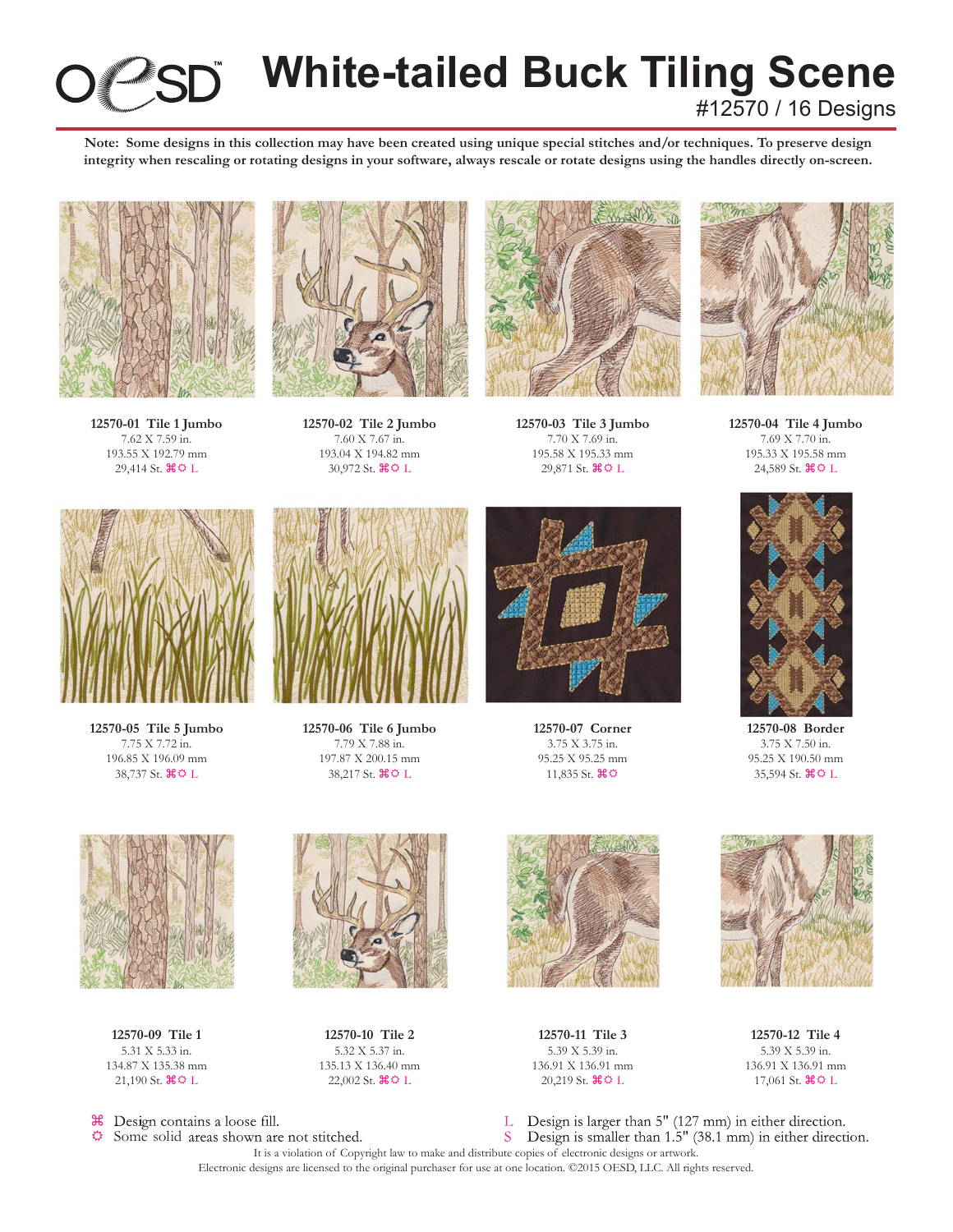

# **White-tailed Buck Tiling Scene** #12570 / 16 Designs

**Note: Some designs in this collection may have been created using unique special stitches and/or techniques. To preserve design integrity when rescaling or rotating designs in your software, always rescale or rotate designs using the handles directly on-screen.**



**12570-13 Tile 5** 5.43 X 5.40 in. 137.92 X 137.16 mm  $27,444$  St.  $\mathcal{H} \oplus L$ 



**12570-14 Tile 6** 5.45 X 5.52 in. 138.43 X 140.21 mm  $27,109$  St.  $\text{R} \ddot{\text{o}}$  L



**12570-15 Corner** 2.63 X 2.63 in. 66.80 X 66.80 mm  $6,953$  St.  $\mathcal{H} \mathfrak{D}$ 



**12570-16 Border** 2.63 X 5.25 in. 66.80 X 133.35 mm  $21,232$  St.  $\mathcal{H} \oplus L$ 

|                | Collection #12570 |                   |
|----------------|-------------------|-------------------|
| 0015 White     | $0851$ Old gold   | 3910 Crystal blue |
| 0020 Black     | 0853 Pecan        | 4174 Charcoal     |
| 0232 Seaweed   | 0934 Fawn         | 5722 Green grass  |
| $0345$ Moss    | 1055 Bark         | 5730 Apple green  |
| 0532 Champagne | 1133 Peru         | 5833 Lima bean    |
| 0546 Ginger    | 1154 Penny        | 5934 Moss green   |
| 0630 Buttercup | 1346 Cinnamon     | 6043 Yellowgreen  |

<sup>36</sup> Design contains a loose fill.  $\ddot{\mathbf{Q}}$ 

- Some solid areas shown are not stitched.
- L Design is larger than 5" (127 mm) in either direction.
- S Design is smaller than 1.5" (38.1 mm) in either direction.

It is a violation of Copyright law to make and distribute copies of electronic designs or artwork. Electronic designs are licensed to the original purchaser for use at one location. ©2015 OESD, LLC. All rights reserved.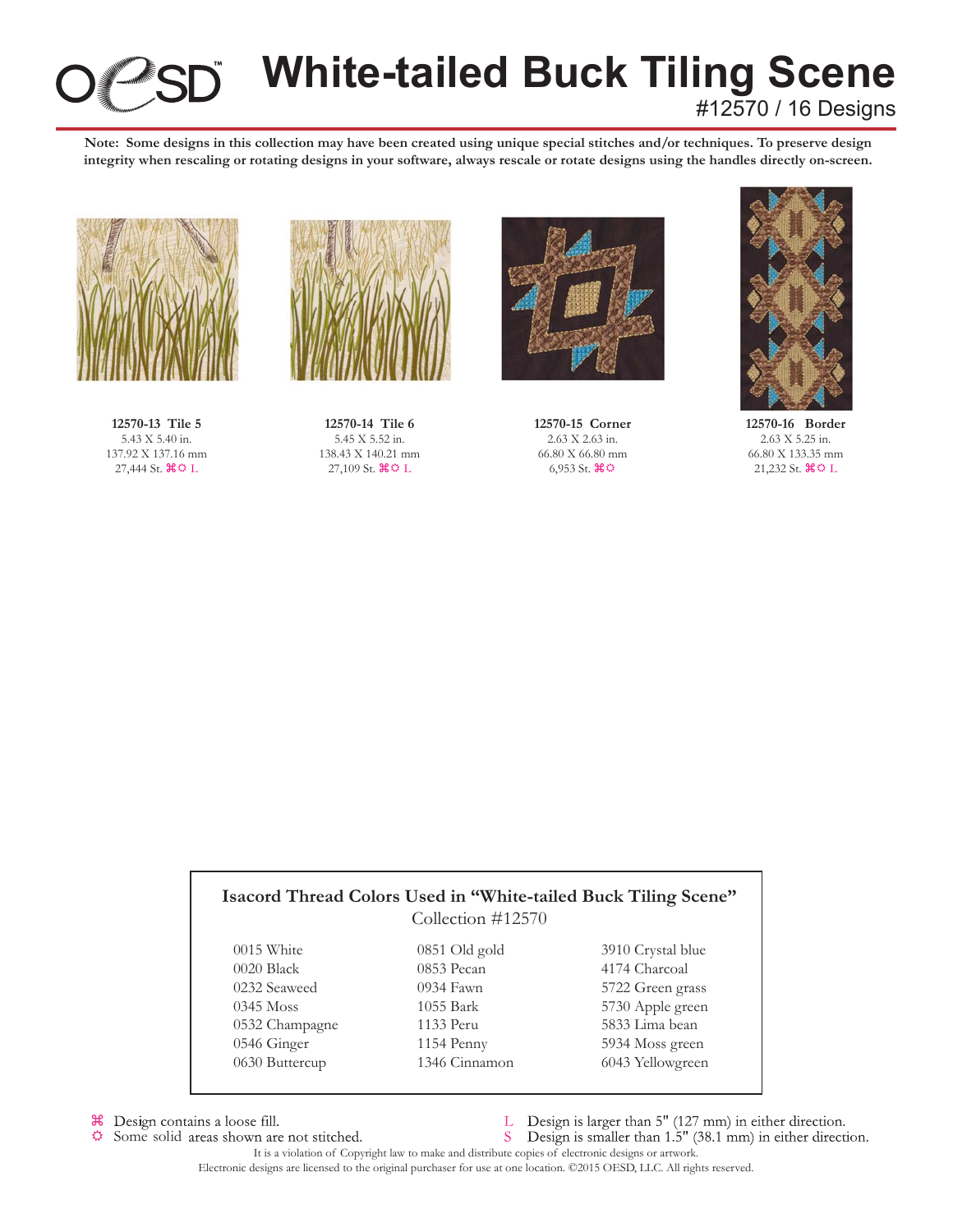# **White-tailed Buck Tiling Scene**

# #12570 / 16 Designs

Listings below indicate color sample, stitching order and suggested thread color number. Most numbers indicate Isacord thread. Colors beginning with 20501 refer to YLI Fine Metallics, 7 refer to Yenmet Metallic, 8 refer to YLI Variations Variegated Thread and 9 refer to Isacord Multicolor Variegated.

# 12570-01 Tile 1 Jumbo

| a an            |  |
|-----------------|--|
| a an            |  |
| man.            |  |
| T.              |  |
| $\sim$          |  |
| $\sim$ 10 $\pm$ |  |
|                 |  |
|                 |  |

### 12570-02 Tile 2 Jumbo

| <b>Contract</b>  |                        |      |
|------------------|------------------------|------|
| <b>Talling</b>   |                        |      |
| <b>College</b>   |                        |      |
| <b>The State</b> |                        |      |
| <b>The State</b> |                        |      |
| <b>I</b>         |                        |      |
| <b>COL</b>       |                        |      |
| $\sim 10$        |                        |      |
|                  |                        |      |
|                  |                        |      |
|                  |                        |      |
|                  |                        |      |
|                  | $\blacksquare$ 13 Saam | nnon |

### 12570-03 Tile 3 Jumbo

| $\sim 10$      |  |
|----------------|--|
| <b>College</b> |  |
| <b>Tara</b>    |  |
| <b>Tara</b>    |  |
| <b>College</b> |  |
| $\mathbf{r}$   |  |
| $\sim 100$     |  |
| $\sim 10$      |  |
| $\sim 100$     |  |
|                |  |
|                |  |
|                |  |

### $12570 - 04$  Tile 4 Jumbo

| <b>The Second</b> |  |
|-------------------|--|
| <b>The State</b>  |  |
| <b>The State</b>  |  |
| <b>The State</b>  |  |
| <b>The State</b>  |  |
| <b>Tara</b>       |  |
| <b>The Co</b>     |  |
| <b>The Second</b> |  |
| <b>The Co</b>     |  |
| <b>The Co</b>     |  |
| <b>The Co</b>     |  |
| <b>Contract</b>   |  |
|                   |  |
|                   |  |
|                   |  |
|                   |  |

# 12570-05 Tile 5 Jumbo

| <b>Contract Contract Contract</b> |                                   |      |
|-----------------------------------|-----------------------------------|------|
|                                   |                                   |      |
|                                   |                                   |      |
| <b>The Contract</b>               |                                   |      |
|                                   |                                   |      |
|                                   |                                   |      |
|                                   | $\blacksquare$ 7 $\mathsf{S}$ aam | nnon |

### 12570-06 Tile 6 Jumbo

| <b>Contract</b> |  |
|-----------------|--|
| $\sim 100$      |  |
| $\sim 100$      |  |
|                 |  |

### 12570-07 Corner

### 12570-08 Border

| <b>Contract</b> |  |
|-----------------|--|
| <b>Contract</b> |  |
| <b>Contract</b> |  |
| $\sim 10$       |  |
| <b>Contract</b> |  |
|                 |  |

# 12570-09 Tile 1

| $\sim 100$          |  |
|---------------------|--|
| $\sim 10$           |  |
| <b>College</b>      |  |
| <b>The Contract</b> |  |
| $\sim 100$          |  |
| $\sim 10$           |  |
|                     |  |
|                     |  |
|                     |  |

# 12570-10 Tile 2

| <b>The State</b>    |  |
|---------------------|--|
| m.                  |  |
| <b>The Co</b>       |  |
| <b>Tara</b>         |  |
| <b>The State</b>    |  |
| <b>COL</b>          |  |
| <b>The Co</b>       |  |
| <b>The Contract</b> |  |
|                     |  |
|                     |  |
|                     |  |
|                     |  |
|                     |  |

### 12570-11 Tile 3

| $\mathcal{L}(\mathcal{A})$ |  |
|----------------------------|--|
| <b>The Co</b>              |  |
| <b>The Co</b>              |  |
| <b>The Co</b>              |  |
| <b>Contract</b>            |  |
| <b>The Co</b>              |  |
| $\sim$                     |  |
| $\sim 10$                  |  |
|                            |  |
|                            |  |
|                            |  |

### 12570-12 Tile 4 1. Apple Green Bushes.......... .5730  $\sim 10$  $\sim$ 2. Green Bushes 5722 5934 4. Light Brown Bark.... .0934  $\sim$ .0853  $\sim$ 6. Trunk Detail....... .1055 .5833 8. Tan Grass....... 0532 .0546 11. Buck Tan Detail ..... ...... 1133  $.... 1346$  $.0015$ 0020 15. Seam.........  $.0020$

### 12570-13 Tile 5

| a sa                         |  |
|------------------------------|--|
|                              |  |
| $\sim$ 10 $\pm$              |  |
| $\sim 10$                    |  |
| <b>The Contract of State</b> |  |
| T.                           |  |
| T.                           |  |
|                              |  |

### 12570-14 Tile 6

| $\blacksquare$ 7 $\mathsf{S}$ $\mathsf{a}$ |  |
|--------------------------------------------|--|

## 12570-15 Corner

| <b>Contract</b> |  |
|-----------------|--|
|                 |  |

### $12570-16$  Border

| <b>Contract Contract</b> |          |             |
|--------------------------|----------|-------------|
|                          |          |             |
| $\sim 100$               |          |             |
| $\sim 100$               |          |             |
|                          | $6$ Seam | <u>በበጋበ</u> |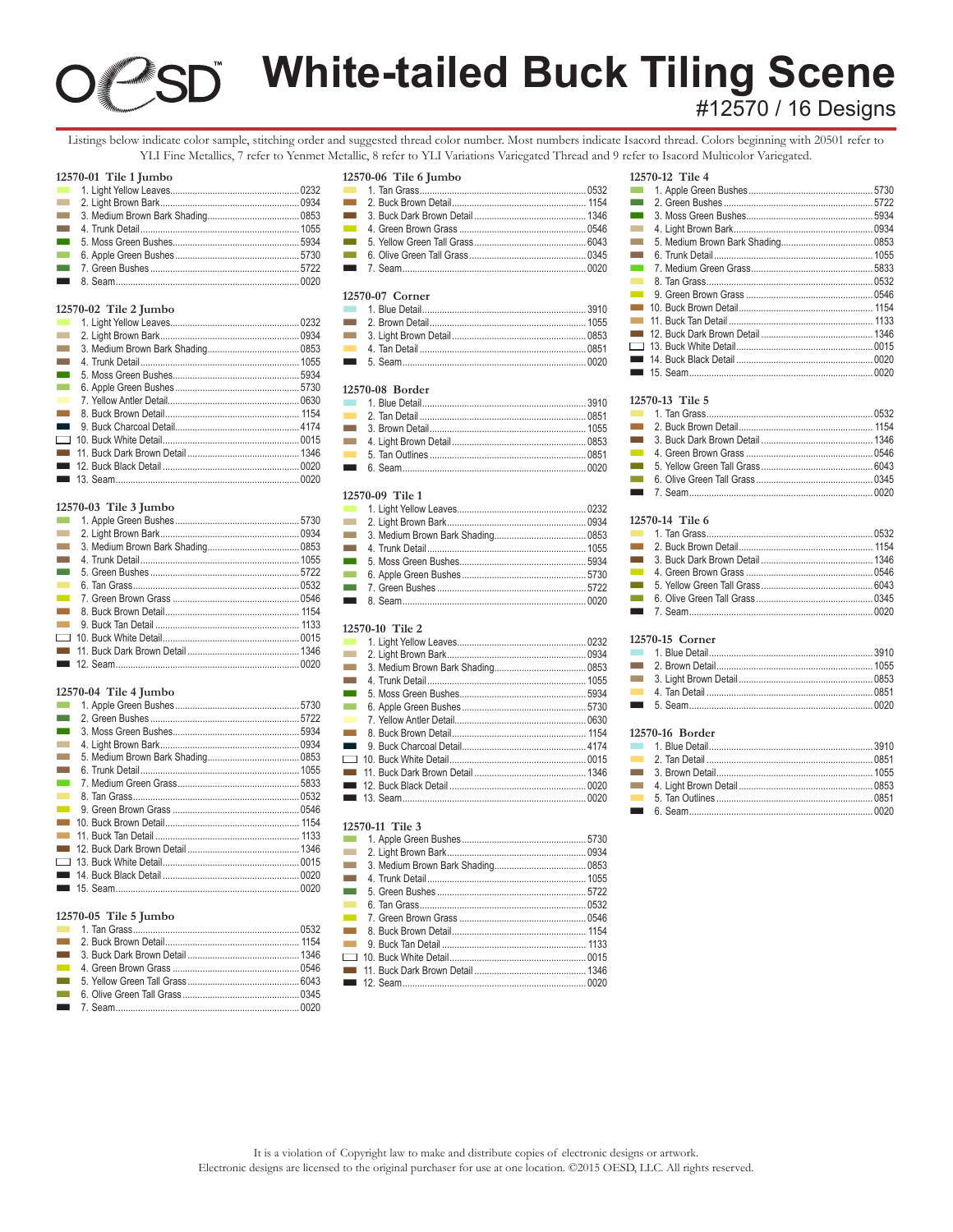# **White-tailed Buck Tiling Scene Instructions**

This outdoor scene features a white-tailed buck. The tiles are  $8'' \times 8''$  for a large format hoop and  $5\frac{1}{2}'' \times 5\frac{1}{2}''$  for a smaller format hoop. Add the border for additional design appeal. The tiling scene is a great gift for the outdoors person.

12570.07

12570-08 12570-08 12570-08

12570.07

12570-08

12570-01

12570-03

12570-05

12570-08

# **Supplies**

**NOTE:** Supplies listed are for a large format hoop, less fabric is required for the smaller tiling scene.

- OESD Embroidery Collection White-tailed Buck Tiling Scene #12570
- Embroidery thread
- Bobbin thread
- Temporary Spray Adhesive
- Heavy weight tear away stabilizer
- 1 yd. off-white fabric (blocks)
- $\bullet$  2  $\frac{1}{2}$  yds. dark brown fabric (border, backing and binding)
- $\frac{2}{3}$  yd. OR 24" x 32" cotton batting
- Curved basting safety pins

# **Cut**

- (1) 24" x 32" dark brown fabric (backing)
- (3)  $2 \frac{1}{4}$ " strips dark brown fabric (binding)

# **Embroidery**

**NOTE:** To make the jumbo size tiling scene use design files 12570-01 through 12570-08. To make the smaller hoop size tiling scene use design files 12570-09 through 12570-16.

- Embroider one of each design file for appropriate hoop for the scenic center of the wall hanging on the off-white fabric using two layers of heavy weight tear away stabilizer in each hooping. Be sure to use temporary spray adhesive to adhere all layers of stabilizer and fabric together for best stitch results.
- • Embroider border pieces on dark brown fabric: **Refer to Diagrams**
	- o 4 x corner 12570-07 or 12570-15
	- o 10 x border 12570-08 or 12570-16
- The last thing that will stitch in each of these designs is a border that is referred to on the thread chart as "Seam". This stitch is very important in the process of assembling the wall hanging. It is vital that it is not skipped when embroidering. Stitch this in a thread color that will blend with the background fabric.
- Once the embroidery process is complete, trim away excess fabric by cutting  $\frac{1}{4}$ " away from the "Seam". This process is easily done using a rotary cutter and ruler.

**NOTE:** It may be easier to cut with the back of the block showing since the "Seam" was stitched in a thread color that blended in with the background fabric. **PHOTO 1**

# 12570-1 12570-16 12570-16

12570-13

**8" x 8" Hoop Diagram 5 ½" x 5 ½" Hoop Diagram**

12570-1

2570-16

12570-16

12570-16

12570-15

12570-16

12570-10

12570-12

12570-14





12570-16

12570-09

12570-11

12570.07

2570-08

12570-08

12570-08

12570-08

12570-02

12570-04

12570-06

12570-08

12570

12570-16

12570-16

 $\overline{9}$